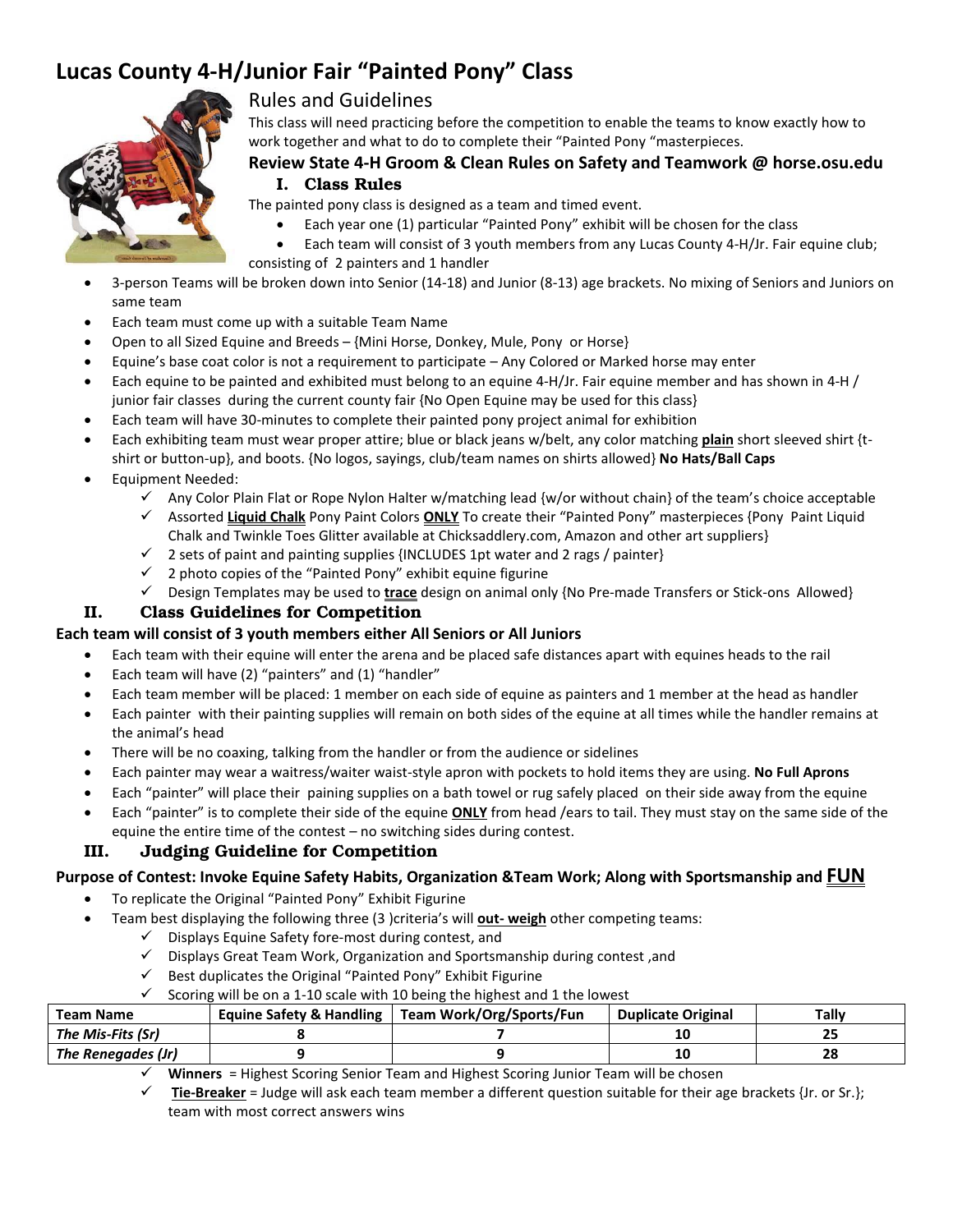

**Heads to the Rail** 15' - on each side to next animal set-up area

# **Class Set-up in Arena**